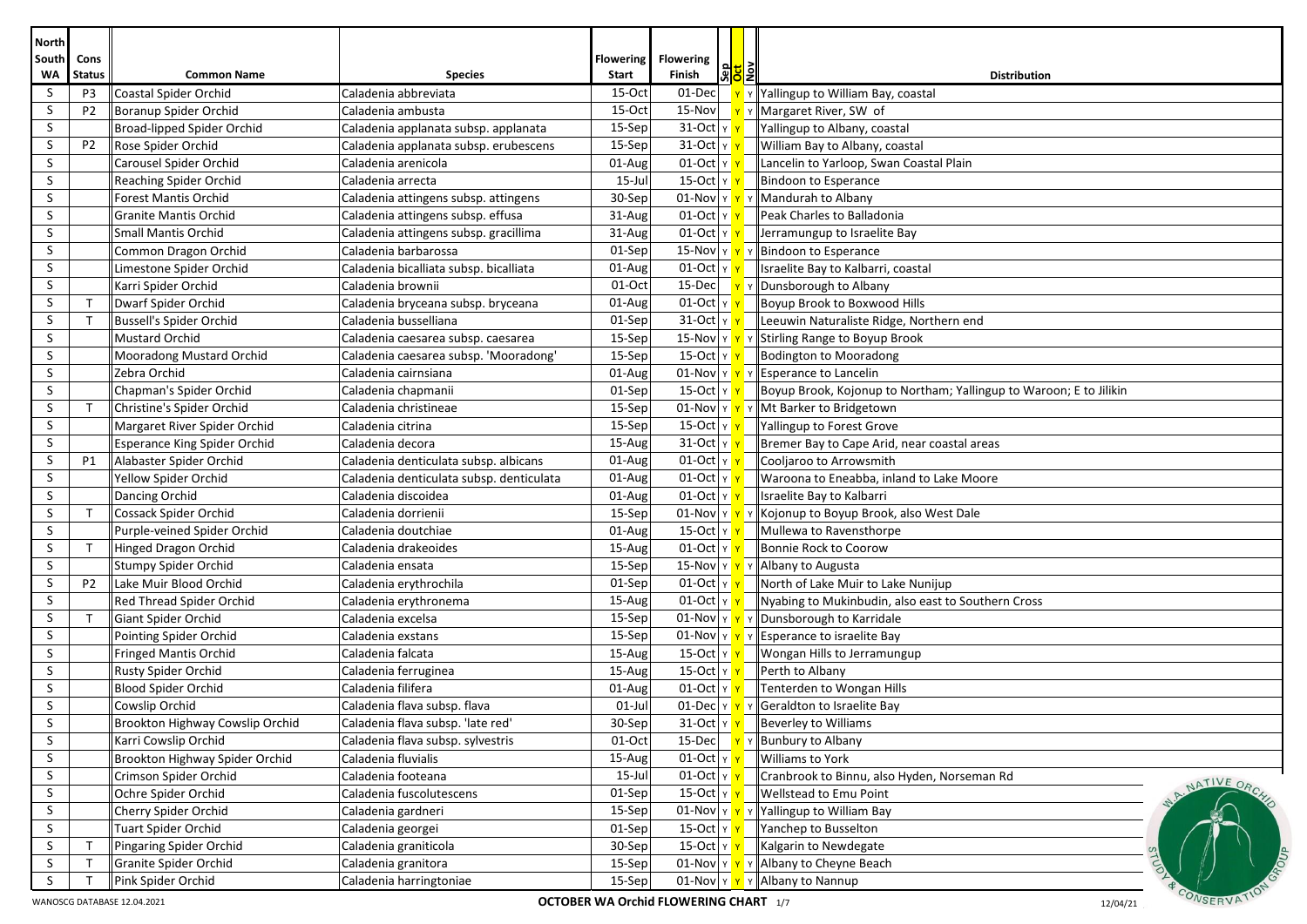| <b>North</b>       |                       |                                                     |                                             |                           |                                                   |              |                                                                                    |
|--------------------|-----------------------|-----------------------------------------------------|---------------------------------------------|---------------------------|---------------------------------------------------|--------------|------------------------------------------------------------------------------------|
| South<br><b>WA</b> | Cons<br><b>Status</b> | <b>Common Name</b>                                  | <b>Species</b>                              | <b>Flowering</b><br>Start | <b>Flowering</b><br> 해 <mark>의</mark> 회<br>Finish |              | <b>Distribution</b>                                                                |
| S                  |                       | Heberle's Spider Orchid                             | Caladenia heberleana                        | 01-Sep                    | 15-Oct Y Y                                        |              | Augusta to Cape Arid                                                               |
| S                  |                       | Sugar Candy Orchid                                  | Caladenia hirta subsp. hirta                | 31-Aug                    | 01-Nov Y                                          | <b>Y</b>     | Arrowsmith to Albany                                                               |
| S                  | $\mathsf{T}$          | Quindanning Spider Orchid                           | Caladenia hopperiana                        | $30-Sep$                  | $31$ -Oct $ y $                                   |              | Quindanning area                                                                   |
| S                  |                       | Cream Spider Orchid                                 | Caladenia horistes                          | 01-Aug                    | $01$ -Oct $y$                                     |              | Fitzgerald River National Park to Balladonia                                       |
| S                  | $\mathsf{T}$          | <b>Grand Spider Orchid</b>                          | Caladenia huegelii                          | 01-Sep                    | $31$ -Oct $ y $                                   |              | Perth to Capel, Swan Coastal Plain                                                 |
| S                  |                       | Funnel-tipped Spider Orchid                         | Caladenia infundibularis                    | 30-Sep                    |                                                   |              | 30-Nov $\mathbf{v} \times \mathbf{v}$ Y Dunsborough to Northcliffe                 |
| S                  | <b>P4</b>             | Smooth-lipped Spider Orchid                         | Caladenia integra                           | $30-Sep$                  |                                                   |              | 15-Nov $\ v\ $ $\ v\ $ Tenterden to Clackline                                      |
| S                  | <b>P4</b>             | <b>Walpole Spider Orchid</b>                        | Caladenia interjacens                       | 01-Sep                    | $31$ -Oct $\frac{1}{x}$                           |              | Walpole to West Cliff Point                                                        |
| S                  |                       | Pink Fairy                                          | Caladenia latifolia                         | 01-Aug                    |                                                   |              | 01-Nov $\ v\ $ $\ v\ $ Kalbarri to israelite Bay                                   |
| S                  | $\mathsf{T}$          | Collie Spider Orchid                                | Caladenia leucochila                        | $01-Sep$                  | 31-Oct Y Y                                        |              | Collie area                                                                        |
| S                  |                       | <b>Butterfly Orchid</b>                             | Caladenia lobata                            | $30-Sep$                  |                                                   |              | 15-Nov $\mathbf{v} \times \mathbf{v}$ Y Bunbury to the Stirling Ranges             |
| S                  | $\mathsf{T}$          | Lodge's Spider Orchid                               | Caladenia lodgeana                          | 31-Oct                    |                                                   |              | 01-Dec $\mathbf{v}$ $\mathbf{v}$ Augusta to Margaret River                         |
| S                  |                       | Southern White Spider Orchid                        | Caladenia longicauda subsp. australora      | 01-Sep                    | 31-Oct $\frac{1}{x}$                              |              | Fitzgerald River National Park to Millar's Point                                   |
| S                  |                       | Coastal White Spider Orchid                         | Caladenia longicauda subsp. calcigena       | $01-Sep$                  | 31-Oct $\frac{1}{x}$                              |              | Bunbury to Cliff Head, near coastal areas                                          |
| S                  |                       | Hill's White Spider Orchid                          | Caladenia longicauda subsp. clivicola       | 01-Sep                    | 15-Oct  γ <mark>γ</mark>                          |              | Darling Scarp near Harvey; Leeuwin Naturaliste Ridge W of Dunsborough              |
| S                  |                       | <b>Esperance White Spider Orchid</b>                | Caladenia longicauda subsp. crassa          | 01-Aug                    | $01$ -Oct $y$                                     |              | Cape Arid National Park to Jerramungup                                             |
| S                  |                       | Stark White Spider Orchid                           | Caladenia longicauda subsp. eminens         | 01-Aug                    | $01$ -Oct $\vert$ Y Y                             |              | Moora to Esperance, most common Tenterden to Jerramungup                           |
| S                  | P1                    | Late White Spider Orchid                            | Caladenia longicauda subsp. extrema         | $15-Oct$                  | 01-Nov                                            | <b>Y</b>     | Manjimup (NE of)                                                                   |
| S                  |                       | White Spider Orchid                                 | Caladenia longicauda subsp. longicauda      | 01-Aug                    | $31$ -Oct $ v $                                   |              | Lancelin to south of Perth, Swan Coastal Plain, Perth to Albany, jarrah forest     |
| S                  |                       | Merritt's White Spider Orchid                       | Caladenia longicauda subsp. merrittii       | $15-$ Sep                 | 31-Oct Y                                          |              | Augusta, Margaret River to Nannup                                                  |
| S                  |                       | Pallarup White Spider Orchid                        | Caladenia longicauda subsp. 'Pallarup Rock' | 01-Aug                    | 15-Oct $\vert$ Y $\vert$                          |              | Allocasuarina thickets around granite outcrops between Pallarup Rock and Mt Madden |
| S                  |                       | Tangled White Spider Orchid                         | Caladenia longicauda subsp. redacta         | 01-Sep                    | $15$ -Oct $y$ $y$                                 |              | Collie, Mt Barker to York                                                          |
| S                  |                       | Rigid White Spider Orchid                           | Caladenia longicauda subsp. rigidula        | 15-Aug                    | $01$ -Oct $\sqrt{y}$                              |              | Ravensthorpe to Israelite Bay                                                      |
| S                  |                       | Clubbed Spider Orchid                               | Caladenia longiclavata                      | $01-Sep$                  |                                                   |              | 01-Nov $\mathbf{v} \times \mathbf{v}$   Perth to Albany                            |
| S                  |                       | <b>Blushing Spider Orchid</b>                       | Caladenia lorea                             | 15-Aug                    | $01$ -Oct $y$                                     |              | Yanchep to Leeman, also Capel area south of Bunbury                                |
| S                  | $\mathsf{T}$          | Lemon Spider Orchid                                 | Caladenia luteola                           | 01-Sep                    | $15$ -Oct $\vert$ Y $\vert$                       |              | Small area west of Woodanilling to east of Katanning                               |
| S                  |                       | Leaping Spider Orchid                               | Caladenia macrostylis                       | 01-Aug                    |                                                   |              | 01-Nov $\mathbf{v} \times \mathbf{v}$ + Albany to Bindoon                          |
| S                  |                       | Big Clubbed Spider Orchid                           | Caladenia magniclavata                      | $01-Sep$                  | 31-Oct Y                                          |              | Perth to Albany                                                                    |
| S                  |                       | <b>White Fairy Orchid</b>                           | Caladenia marginata                         | 30-Sep                    |                                                   |              | 30-Nov $\sqrt{Y}$ $\sqrt{Y}$ Jurien Bay to Israelite Bay                           |
| S                  |                       | Narrow-lipped Dragon Orchid                         | Caladenia mesocera                          | 15-Aug                    | 01-Oct $\frac{1}{x}$                              |              | Pingarup to Paynes Find                                                            |
| S                  |                       | Western Wispy Spider Orchid                         | Caladenia microchila                        | $15$ -Jul                 | $01$ -Oct $y$                                     |              | Kondinin to Madura                                                                 |
| S                  |                       | Lazy Spider Orchid                                  | Caladenia multiclavia                       | 01-Sep                    | 31-Oct $\frac{1}{x}$                              |              | Wongan Hills to Ravensthorpe                                                       |
| S                  |                       | Little Pink Fan Orchid                              | Caladenia nana subsp. nana                  | 30-Sep                    | $31$ -Oct $\vert \text{y} \vert$                  |              | Perth to Bremer Bay                                                                |
| S                  |                       | Pink Fan Orchid                                     | Caladenia nana subsp. unita                 | 01-Oct                    | 30-Nov                                            | $\mathsf{Y}$ | Perth to Bremer Bay                                                                |
| S                  | P <sub>2</sub>        | <b>Exotic Spider Orchid</b>                         | Caladenia nivalis                           | 31-Aug                    | 15-Oct $\vert$ Y                                  |              | Cape Naturaliste (South of)                                                        |
| S                  |                       | Noble Spider Orchid                                 | Caladenia nobilis                           | $01$ -Jul                 | 15-Oct Y Y                                        |              | Capel to Kalbarri                                                                  |
| $\sf S$            |                       | Swamp Spider Orchid                                 | Caladenia paludosa                          | 01-Sep                    | $01$ -Dec $\vert$ Y $\vert$ Y                     |              | Y Gingin to Gracetown, coastal plain                                               |
| S                  |                       | Ironcaps Spider Orchid                              | Caladenia paradoxa                          | 01-Aug                    | $01$ -Oct $ v $                                   |              | Wubin to Norseman                                                                  |
| S                  |                       | King Spider Orchid                                  | Caladenia pectinata                         | $01-Sep$                  | $31$ -Oct $y$ $y$                                 |              | Munglinup to Cataby, most abundant Bremer Bay to Rocky Gully                       |
| S<br>S             |                       | Pendant Spider Orchid                               | Caladenia pendens subsp. pendens            | 15-Aug                    | $01$ -Oct $ y $                                   |              | Wongan Hills to Walpole, also Mt Gibson area<br>NATIVE ORC                         |
| S                  |                       | Talbot's Spider Orchid                              | Caladenia pendens subsp. talbotii           | $01-Sep$                  | $15$ -Oct $y$ $y$<br>01-Oct $\frac{1}{x}$         |              | Beverley to Watheroo                                                               |
| S                  | P <sub>2</sub>        | Slender Sepaled Spider Orchid                       | Caladenia perangusta                        | 30-Aug<br>$01-Sep$        | $01$ -Nov $\gamma$ $\gamma$ $\gamma$              |              | Collie to Franklto                                                                 |
| S.                 |                       | Crab-lipped Spider Orchid<br>Joseph's Spider Orchid | Caladenia plicata<br>Caladenia polychroma   | $01-Sep$                  | 31-Oct y v                                        |              | Nannup to Hopetoun<br>Fitzgerald River National Park to Boyup Brook                |
| S                  | P <sub>2</sub>        | Dark-tipped Spider Orchid                           | Caladenia postea                            | $01-Oct$                  | 01-Nov                                            |              | Y Y York to the Brookton Hwy                                                       |
| S                  |                       | Carbunup King Spider Orchid                         | Caladenia procera                           | 01-Sep                    | 01-Nov Y                                          | $\mathsf{Y}$ | Carbanup to Busselton, and Crooked Brook                                           |
|                    |                       | WANOSCG DATABASE 12.04.2021                         |                                             |                           | <b>OCTOBER WA Orchid FLOWERING CHART</b> 2/7      |              | CONSERVA<br>12/04/21                                                               |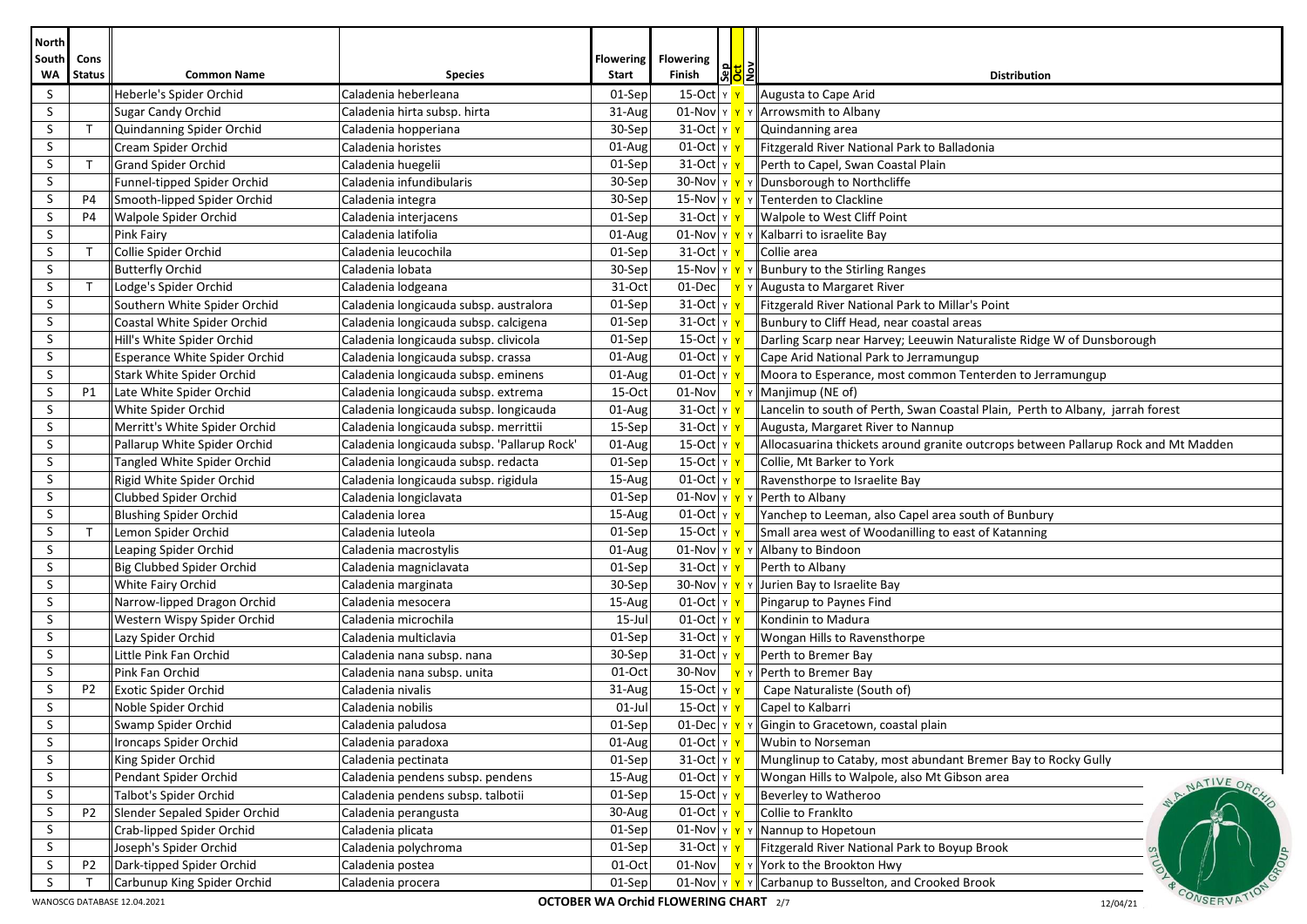| <b>North</b>       |                                                                                                     |                                |                                      |                           |                                            |                       |                                                                                    |  |  |
|--------------------|-----------------------------------------------------------------------------------------------------|--------------------------------|--------------------------------------|---------------------------|--------------------------------------------|-----------------------|------------------------------------------------------------------------------------|--|--|
| South<br><b>WA</b> | Cons<br><b>Status</b>                                                                               | <b>Common Name</b>             | <b>Species</b>                       | <b>Flowering</b><br>Start | <b>Flowering</b><br>Finish                 | <mark>ଖୁମ</mark> ୍ବରା | <b>Distribution</b>                                                                |  |  |
| S                  |                                                                                                     | Slender Spider Orchid          | Caladenia pulchra                    | 15-Aug                    | 01-Oct Y Y                                 |                       | Pithara to Jerramungup                                                             |  |  |
| S                  |                                                                                                     | Drooping Spider Orchid         | Caladenia radialis                   | 01-Aug                    | $01$ -Oct $ v $                            |                       | Northampton to Jerramungup                                                         |  |  |
| S                  |                                                                                                     | Ray Spider Orchid              | Caladenia radiata                    | 01-Oct                    | $01$ -Dec                                  |                       | Y Yarloop to Albany                                                                |  |  |
| S                  |                                                                                                     | Little Pink Fairy              | Caladenia reptans subsp. reptans     | $01$ -Jul                 | $01$ -Oct $\gamma$                         |                       | Northampton to Esperance                                                           |  |  |
| S                  |                                                                                                     | Diamond Spider Orchid          | Caladenia rhomboidiformis            | 01-Sep                    | $31$ -Oct $y$ $y$                          |                       | Busselton to Augusta                                                               |  |  |
| S                  |                                                                                                     | Clown Orchid                   | Caladenia roei                       | 01-Aug                    | 01-Oct $y$ $\gamma$                        |                       | Eurardy Station to Ravensthorpe                                                    |  |  |
| S                  |                                                                                                     | Christmas Spider Orchid        | Caladenia serotina                   | 30-Oct                    | $01$ -Jan                                  |                       | Y Y Perth to Bremer Bay                                                            |  |  |
| S                  |                                                                                                     | Wandoo Spider Orchid           | Caladenia sp. 'Wandoo'               | 01-Sep                    | $31$ -Oct $\frac{1}{x}$                    |                       | York (SW of) to the Pingelly area                                                  |  |  |
| S                  | P4                                                                                                  | Sandplain White Spider Orchid  | Caladenia speciosa                   | 15-Aug                    | 15-Oct Y Y                                 |                       | Mundijong to Boyanup, also south to Donnybrook and east to Lake Muir               |  |  |
| S                  |                                                                                                     | Splendid Spider Orchid         | Caladenia splendens                  | 01-Sep                    | $01$ -Nov $\frac{\gamma}{\gamma}$ $\gamma$ |                       | Gingin to Frankland                                                                |  |  |
| S                  | P <sub>2</sub>                                                                                      | Start's Spider Orchid          | Caladenia startiorum                 | 31-Aug                    | 15-Oct Y                                   |                       | Mt Barker to the Porongorup Range                                                  |  |  |
| S                  |                                                                                                     | Tenterden Yellow Spider Orchid | Caladenia straminichila              | 01-Aug                    | $01$ -Oct $ y $                            |                       | Porongorup Range to Manjimup                                                       |  |  |
| S                  | P <sub>2</sub>                                                                                      | Island Point Spider Orchid     | Caladenia swartsiorum                | 15-Sep                    | 15-Oct   γ <mark>  γ</mark>                |                       | South of Mandurah to Kemerton, mainly along the estuary                            |  |  |
| S                  |                                                                                                     | Scott River Spider Orchid      | Caladenia thinicola                  | 01-Sep                    |                                            |                       | 01-Nov $\ v\ $ $\ v\ $ Cape Naturaliste to the Warren River                        |  |  |
| S                  |                                                                                                     | Northern Darting Spider Orchid | Caladenia uliginosa subsp. candicans | 30-Sep                    | 31-Oct $\frac{1}{x}$                       |                       | York to Wandering                                                                  |  |  |
| S                  | P1                                                                                                  | Frail Spider Orchid            | Caladenia uliginosa subsp. patulens  | 30-Sep                    | $31$ -Oct $\vert$ Y $\vert$                |                       | Harvey to Nannup                                                                   |  |  |
| S                  |                                                                                                     | Darting Spider Orchid          | Caladenia uliginosa subsp. uliginosa | 30-Sep                    | $01$ -Nov $\gamma$                         | $\mathsf{Y}$          | Boddington to Mt Barker, also north to Beverley                                    |  |  |
| S                  | P1                                                                                                  | Lake Muir Spider Orchid        | Caladenia validinervia               | 15-Aug                    | $31$ -Oct $ v $                            |                       | Collie to Rocky Gully                                                              |  |  |
| S                  |                                                                                                     | Common Spider Orchid           | Caladenia varians                    | $01$ -Jul                 | 15-Oct Y                                   |                       | Kalbarri to Esperance                                                              |  |  |
| S                  | $\mathsf{T}$                                                                                        | Dunsborough Spider Orchid      | Caladenia viridescens                | 01-Sep                    | 31-Oct Y                                   |                       | Yallingup to Busselton                                                             |  |  |
| S                  |                                                                                                     | Mohawk Spider Orchid           | Caladenia voigtii                    | 01-Aug                    | 15-Oct $\vert$ Y $\vert$                   |                       | Bremer Range to Balladonia                                                         |  |  |
| S                  | $\mathsf{T}$                                                                                        | Majestic Spider Orchid         | Caladenia winfieldii                 | 01-Oct                    | $30-Nov$                                   |                       | $\mathbf{v}$ Y Manjimup (SE of)                                                    |  |  |
| S                  |                                                                                                     | <b>Wheatbelt Spider Orchid</b> | Caladenia x cala                     | 01-Sep                    | $31$ -Oct $y$ $y$                          |                       | <b>Wongan Hills to Ravesthorpe</b>                                                 |  |  |
| S                  |                                                                                                     | Elusive Spider Orchid          | Caladenia x eludens                  | $01-Sep$                  | $31$ -Oct $y$ $y$                          |                       | Boyup Brook-Collie area                                                            |  |  |
| S                  |                                                                                                     | Enigmatic Spider Orchid        | Caladenia x enigma                   | 01-Sep                    | $31$ -Oct $y$ $y$                          |                       | Watheroo to Munglinup                                                              |  |  |
| S                  |                                                                                                     | Prisoner Orchid                | Caladenia x ericksoniae              | 15-Aug                    | 15-Oct $\frac{1}{x}$                       |                       | Bolgart to Katanning                                                               |  |  |
| S                  |                                                                                                     | Dusky Fairy Orchid             | Caladenia x erminea                  | 01-Sep                    |                                            |                       | 30-Nov $\ v\ $ $\ v\ $ Esperance to the Leeuwin-Naturaliste Ridge                  |  |  |
| S                  |                                                                                                     | Dark-tipped Spider Orchid      | Caladenia x exoleta                  | 01-Aug                    | 31-Oct Y Y                                 |                       | Paynes Find to Norseman                                                            |  |  |
| S                  |                                                                                                     | Protruding Spider Orchid       | Caladenia x exserta                  | 01-Sep                    |                                            |                       | 30-Nov Y Y Y York to Rocky Gully                                                   |  |  |
| S                  |                                                                                                     | Southern Forest Spider Orchid  | Caladenia x hypata                   | 01-Sep                    |                                            |                       | 30-Nov   Y   Y   Bridgetown to Mt Barker                                           |  |  |
| S                  |                                                                                                     | Cerise Spider Orchid           | Caladenia x idiastes                 | 01-Sep                    | 31-Oct $\frac{1}{x}$                       |                       | Cape Leeuwin to Cape Naturaliste to Northcliffe                                    |  |  |
| S                  |                                                                                                     | Bent Spider Orchid             | Caladenia x resupina                 | 30-Sep                    | 31-Oct $\frac{1}{x}$                       |                       | Jerramungup to Popanyinning                                                        |  |  |
| S                  |                                                                                                     | Spectacular Spider Orchid      | Caladenia x spectabilis              | 15-Aug                    | 31-Oct Y Y                                 |                       | Kalbarri to Esperance                                                              |  |  |
| S                  |                                                                                                     | Tinged Spider Orchid           | Caladenia x suffusa                  | 01-Aug                    | $31$ -Oct $\frac{1}{x}$                    |                       | Murchison River to Mt Ragged                                                       |  |  |
| S                  | P4                                                                                                  | Shy Spider Orchid              | Caladenia x triangularis             | 01-Aug                    | $31$ -Oct $ y $                            |                       | Kalbarri to Esperance                                                              |  |  |
| S                  | $\mathsf{T}$                                                                                        | Mallee Beard Orchid            | Calochilus pruinosus                 | 31-Aug                    | 01-Oct YY                                  |                       | Hopetoun to Eyre on the Great Australian Bight                                     |  |  |
| $\sf S$            | $\mathsf{P1}$                                                                                       | Boyup Beard Orchid             | Calochilus sp. 'Boyup Brook'         | 15-Sep                    | 31-Oct Y                                   |                       | Boyup Brook area                                                                   |  |  |
| S                  |                                                                                                     | Wandoo Beard Orchid            | Calochilus stramenicola              | 15-Sep                    | 15-Oct Y                                   |                       | Clackline to Narrogin                                                              |  |  |
| S                  |                                                                                                     | Swamp Beard Orchid             | Calochilus uliginosus                | 01-Oct                    | 30-Nov                                     |                       | $\mathbf{v}$ Gingin to Albany                                                      |  |  |
| S                  | P <sub>3</sub>                                                                                      | Small Helmet Orchid            | Corybas abditus                      | 01-Oct                    | 01-Nov                                     | $\mathsf{Y}$          | Gingin to Mt Manypeaks with isolated populations near Esperanc<br>NATIVE ORC       |  |  |
| S                  |                                                                                                     | Slipper Orchid                 | Cryptostylis ovata                   | 30-Sep                    |                                            |                       | 15-Jun $\ y\ $ $\ y\ $ Perth to Albany with isolated populations east of Esperance |  |  |
| S                  |                                                                                                     | Dainty Blue Orchid             | Cyanicula amplexans                  | 01-Aug                    | $01$ -Oct $ v $                            |                       | North of Kalbarri to Norseman                                                      |  |  |
| S                  |                                                                                                     | Western Tiny Blue Orchid       | Cyanicula aperta                     | 01-Aug                    | 01-Oct $\mathbf{v}$ $\mathbf{v}$           |                       | Dumbleyung to Mt Ragged                                                            |  |  |
| S                  |                                                                                                     | Powder-blue China Orchid       | Cyanicula ashbyae                    | $15-Sep$                  |                                            |                       | 01-Nov $\mathbf{v} \times \mathbf{v}$ Pingrup to Beacon                            |  |  |
| S                  |                                                                                                     | Blue China Orchid              | Cyanicula gemmata                    | 01-Aug                    |                                            |                       | 01-Nov $\mathbf{v}$ $\mathbf{v}$ $\mathbf{v}$ Kalbarri to Israelite Bay            |  |  |
| S                  |                                                                                                     | Pale China Orchid              | Cyanicula gertrudiae                 | $01-Sep$                  |                                            |                       | 30-Nov $\mathbf{v} \times \mathbf{v}$ Yallingup to Albany, coastal                 |  |  |
|                    | CONSERVA<br><b>OCTOBER WA Orchid FLOWERING CHART</b> 3/7<br>WANOSCG DATABASE 12.04.2021<br>12/04/21 |                                |                                      |                           |                                            |                       |                                                                                    |  |  |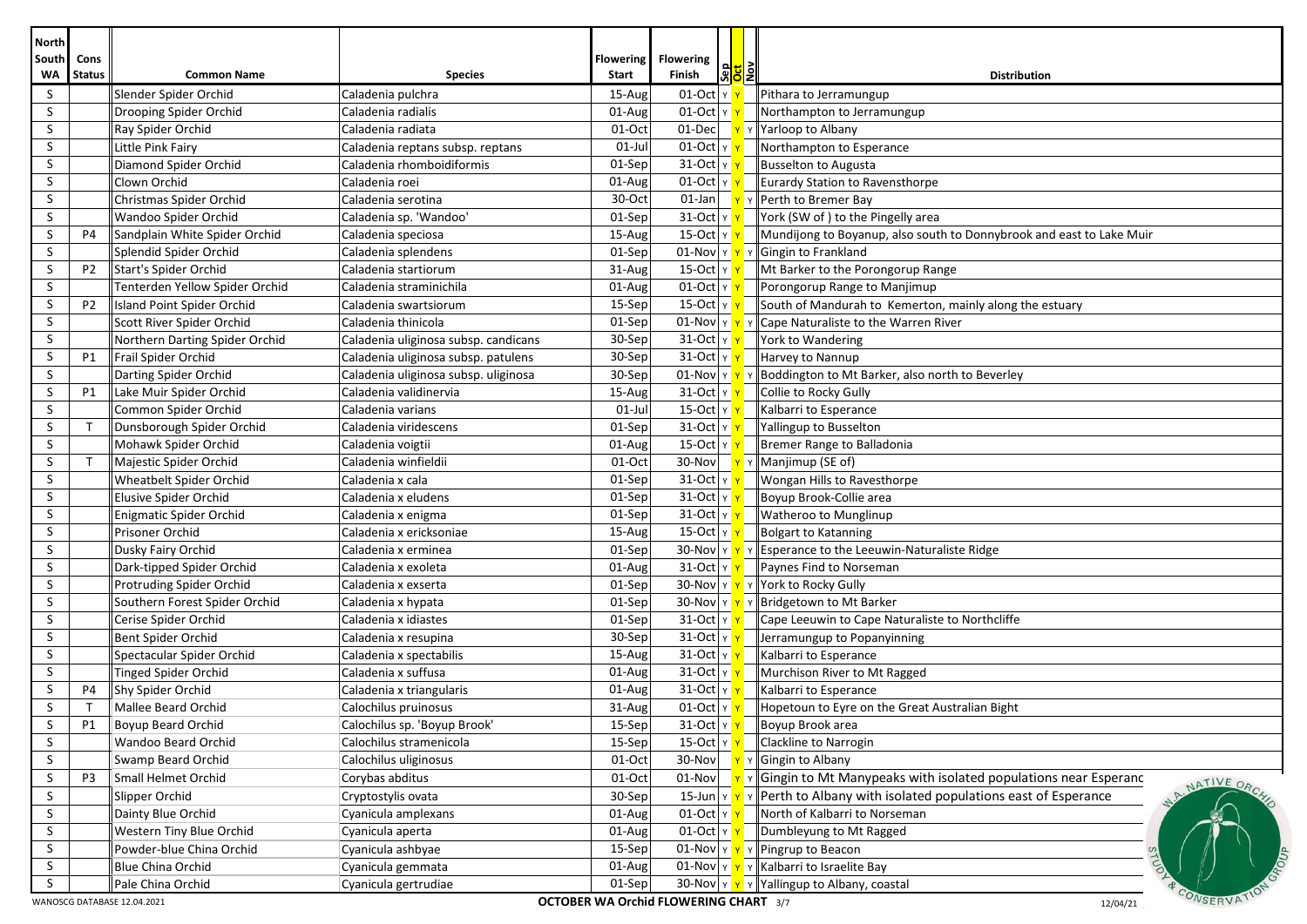| <b>North</b>       |                       |                                                     |                                               |                           |                                              |                   |                                                                                                                 |
|--------------------|-----------------------|-----------------------------------------------------|-----------------------------------------------|---------------------------|----------------------------------------------|-------------------|-----------------------------------------------------------------------------------------------------------------|
| <b>South</b><br>WA | Cons<br><b>Status</b> | <b>Common Name</b>                                  | <b>Species</b>                                | <b>Flowering</b><br>Start | <b>Flowering</b><br>Finish                   | <mark>하의</mark> 회 | <b>Distribution</b>                                                                                             |
| S                  | P <sub>2</sub>        | White China Orchid                                  | Cyanicula ixioides subsp. candida             | 01-Sep                    | 31-Oct Y Y                                   |                   | York to Bindoon                                                                                                 |
| S                  | P <sub>4</sub>        | Yellow China Orchid                                 | Cyanicula ixioides subsp. ixioides            | $01-Sep$                  | 31-Oct Y Y                                   |                   | York to Bindoon                                                                                                 |
| S                  |                       | Granite China Orchid                                | Cyanicula nikulinskyae                        | $01-Sep$                  |                                              |                   | 01-Nov $\mathbf{v} \times \mathbf{v}$ Fitzgerald River National Park to Israelite Bay, also inland to Mt Ridley |
| S                  |                       | Silky Blue Orchid                                   | Cyanicula sericea                             | 01-Aug                    | $01$ -Oct $\frac{1}{x}$                      |                   | Esperance to Jurien Bay                                                                                         |
| S                  |                       | Dale China Orchid                                   | Cyanicula sp. 'Dale'                          | 01-Sep                    | 31-Oct γ <mark>γ</mark>                      |                   | Near Dale                                                                                                       |
| S                  | P1                    | Esperance China Orchid                              | Cyanicula sp. 'Esperance'                     | 01-Sep                    |                                              |                   | 01-Nov $\mathbf{v}$ $\mathbf{v}$ $\mathbf{v}$ Esperance to Israelite Bay                                        |
| N                  |                       | Native cymbidium                                    | Cymbidium canaliculatum                       | 01-Sep                    |                                              |                   | 30-Nov $\ v\ $ $\ v\ $ Halls Creek to Broome and north to Kununurra                                             |
| S                  |                       | Gnat Orchid                                         | Cyrtostylis tenuissima                        | 01-Sep                    |                                              |                   | 30-Nov $\mathbf{v}$ $\mathbf{v}$ $\mathbf{v}$ Perth to east of Esperance                                        |
| SAfr               |                       | South African Orchid                                | Disa bracteata                                | 01-Oct                    |                                              |                   | 30-Nov $\mathbf{v}$ $\mathbf{v}$ $\mathbf{v}$ Geraldton to Israelite Bay                                        |
| S                  |                       | Giant Donkey Orchid                                 | Diuris amplissima                             | 01-Sep                    |                                              |                   | 01-Nov $\ v\ $ $\ v\ $ Capel to Mt Barker, also at Mt Dale                                                      |
| S                  |                       | Sedge-loving Donkey Orchid                          | Diuris carecta                                | 15-Aug                    | 01-Oct $\vert$ Y $\vert$ Y                   |                   | $\parallel$ Binnu to Nerren Nerren Sta, N of Murchison River and inland to E Yuna NR                            |
| S                  |                       | Tall Bee Orchid                                     | Diuris carinata                               | $01-Oct$                  | 15-Nov                                       |                   | Y Gingin to Mt Barker                                                                                           |
| S                  |                       | <b>Elegant Donkey Orchid</b>                        | Diuris concinna                               | 15-Sep                    |                                              |                   | 01-Dec $\mathbf{v} \times \mathbf{v}$ $\mathbf{v}$ $\mathbf{z}$ Cape Arid to Fitzgerald River National Park     |
| S                  |                       | Common Donkey Orchid                                | Diuris corymbosa                              | 01-Aug                    | $31$ -Oct $\vert \sqrt{\gamma} \vert$        |                   | Gingin to Bunbury, inland to Brookton                                                                           |
| S                  | P1                    | Arrowsmith Bee Orchid                               | Diuris eburnea                                | 01-Oct                    | 15-Nov                                       |                   | $\sqrt{\mathbf{r}}$ $\mathbf{v}$ Arrowsmith River, banks of                                                     |
| S                  |                       | Cat's Face Orchid                                   | Diuris filifolia                              | 01-Sep                    | 31-Oct Y Y                                   |                   | York to Mt Barker                                                                                               |
| S                  |                       | Little Esperance Bee Orchid                         | Diuris immaculata                             | 01-Sep                    |                                              |                   | 01-Nov $\ v\ $ $\ v\ $ Esperance (NE of) to Cape Arid                                                           |
| S                  |                       | Dark Bee Orchid                                     | Diuris insignis                               | 01-Oct                    | 30-Nov                                       |                   | Y Y Mt Barker to Manjimup                                                                                       |
| S                  |                       | Dunsborough Donkey Orchid                           | Diuris jonesii                                | 01-Sep                    | $31$ -Oct $ y $                              |                   | Dunsborough to Albany                                                                                           |
| S                  |                       | Nanny Goat Orchid                                   | Diuris laevis                                 | 01-Oct                    | $30-Nov$                                     |                   | γ γ Bunbury to Albany                                                                                           |
| S                  |                       | <b>Bee Orchid</b>                                   | Diuris laxiflora                              | 01-Sep                    |                                              |                   | 01-Nov $\mathbf{v}$ $\mathbf{v}$ $\mathbf{v}$ Gingin to Esperance                                               |
| S                  |                       | Purple Pansy Orchid                                 | Diuris longifolia                             | 01-Sep                    |                                              |                   | 15-Dec $\ v\ _Y$ $\ A $ Albany to Peth                                                                          |
| S                  |                       | Pansy Orchid                                        | Diuris magnifica                              | 01-Aug                    | 01-Oct $\sqrt{r}$                            |                   | Mandurah to Lancelin                                                                                            |
| S                  | $\mathsf{T}$          | Dwarf Bee Orchid                                    | Diuris micrantha                              | 01-Sep                    | 15-Oct  γ <mark>γ</mark>                     |                   | Perth to Boyup Brook                                                                                            |
| S                  |                       | Darling Range Donkey Orchid                         | Diuris ostrina                                | $01-Oct$                  | 15-Nov                                       |                   | $\mathbf{v}$ $\mathbf{v}$ Bindoon to Armadale, inland to Brookton and south to Waroona                          |
| S                  |                       | Swamp Bee Orchid                                    | Diuris pauciflora                             | 15-Oct                    | 15-Decl                                      |                   | Y   Augusta to Esperance                                                                                        |
| S                  |                       | <b>Granite Bee Orchid</b>                           | Diuris picta                                  | 30-Sep                    |                                              |                   | 30-Nov $\mathbf{v} \times \mathbf{v}$ Y Lake King to Menzies                                                    |
| S                  |                       | Yalgorup Donkey Orchid                              | Diuris porphyrochila                          | 31-Aug                    | $01$ -Oct $ y $                              |                   | Mandurah to Bunbury (possibly to Margaret River)                                                                |
| S                  | $\mathsf{T}$          | Purdie's Donkey Orchid                              | Diuris purdiei                                | $01-Sep$                  | $31$ -Oct $\frac{1}{x}$                      |                   | Perth to Yarloop                                                                                                |
| S                  |                       | <b>Bristly Donkey Orchid</b>                        | Diuris setacea                                | 15-Sep                    |                                              |                   | 01-Jan $\ $ $\mathsf{Y}$ $\ $ $\mathsf{Y}$ $\ $ Esperance to Kalbarri                                           |
| S                  |                       | Augusta Bee Orchid                                  | Diuris sp. 'Augusta'                          | 01-Oct                    | 01-Dec Y Y Augusta                           |                   |                                                                                                                 |
| S                  |                       | Sandplain Donkey Orchid                             | Diuris tinctoria                              | 01-Sep                    | 31-Oct γ <mark>γ</mark>                      |                   | Mandurah to Bunbury                                                                                             |
| S                  | $\mathsf{T}$          | Late Hammer Orchid                                  | Drakaea confluens                             | 30-Sep                    |                                              |                   | 15-Nov $\mathbf{v} \times \mathbf{v}$ P Boyup Brook to Stirling Range                                           |
| S                  | $\mathsf{T}$          | Glossy-leafed Hammer Orchid                         | Drakaea elastica                              | 01-Oct                    | 30-Nov                                       |                   | $\mathbf{v}$ $\mathbf{v}$ Ruabon to Cataby, coastal plain                                                       |
| S                  |                       | King-in-his-carriage                                | Drakaea glyptodon                             | 15-Aug                    | 31-Oct YY                                    |                   | Eneabba to Esperance                                                                                            |
| S                  |                       | Slender Hammer Orchid                               | Drakaea gracilis                              | 01-Aug                    | $31$ -Oct $ y $                              |                   | Bindoon to Bremer Bay                                                                                           |
| $\sf S$            | $\mathsf T$           | Lonely Hammer Orchid                                | Drakaea isolata                               | $01-Sep$                  | $15$ -Oct $y$                                |                   | Pingrup                                                                                                         |
| S                  |                       | <b>Warty Hammer Orchid</b>                          | Drakaea livida                                | 15-Aug                    | 15-Oct Y Y                                   |                   | Fitzgerald River National Park to Watheroo                                                                      |
| S                  | T                     | Dwarf Hammer Orchid                                 | Drakaea micrantha                             | $01-Sep$                  | 31-Oct Y Y                                   |                   | Perth to Albany                                                                                                 |
| S<br>S             |                       |                                                     | Drakaea sp. 'coastal plain'                   | 01-Aug                    | 31-Oct γ <mark>γ</mark>                      |                   | Heathy open forest on the coastal plain south of Perth<br>NATIVE ORC                                            |
| S                  |                       | Narrow-lipped Hammer Orchid<br>Purple Enamel Orchid | Drakaea thynniphila<br>Elythranthera brunonis | $01-Sep$                  | 31-Oct    γ <mark>  γ</mark>                 |                   | Busselton to Bremer Bay<br>01-Nov $\mathbf{v} \times \mathbf{v}$ Y Kalbarri to Israelite Bay                    |
| S                  |                       | Pink Enamel Orchid                                  | Elythranthera emarginata                      | 01-Aug<br>15-Sep          |                                              |                   | 15-Dec $\mathbf{v} \times \mathbf{v}$   Jurien Bay to Ravensthorpe                                              |
| S                  |                       | Intermediate Enamel Orchid                          | Elythranthera x intermedia                    | 01-Oct                    | 30-Nov                                       |                   | γ γ    Perth to Albany                                                                                          |
| S                  |                       | Slender Bunny Orchid                                | Eriochilus tenuis                             | $01-Sep$                  |                                              |                   | 01-Dec $\  \mathbf{v} \  \mathbf{v} \ $ Perth to Albany                                                         |
| N                  | P <sub>3</sub>        | Kimberley grass orchid                              | Eulophia bicallosa                            | 01-Aug                    |                                              |                   | 31-Dec $\ v\ $ $\ v\ $ Kimberley region, King Leopold Range to Kalumburu                                        |
|                    |                       | WANOSCG DATABASE 12.04.2021                         |                                               |                           | <b>OCTOBER WA Orchid FLOWERING CHART</b> 4/7 |                   | CONSERVA<br>12/04/21                                                                                            |

WANOSCG DATABASE 12.04.2021 **CORPORT WA ORCHID FLOWERING CHART** 4/7 **OCTOBER WA Orchid FLOWERING CHART** 4/7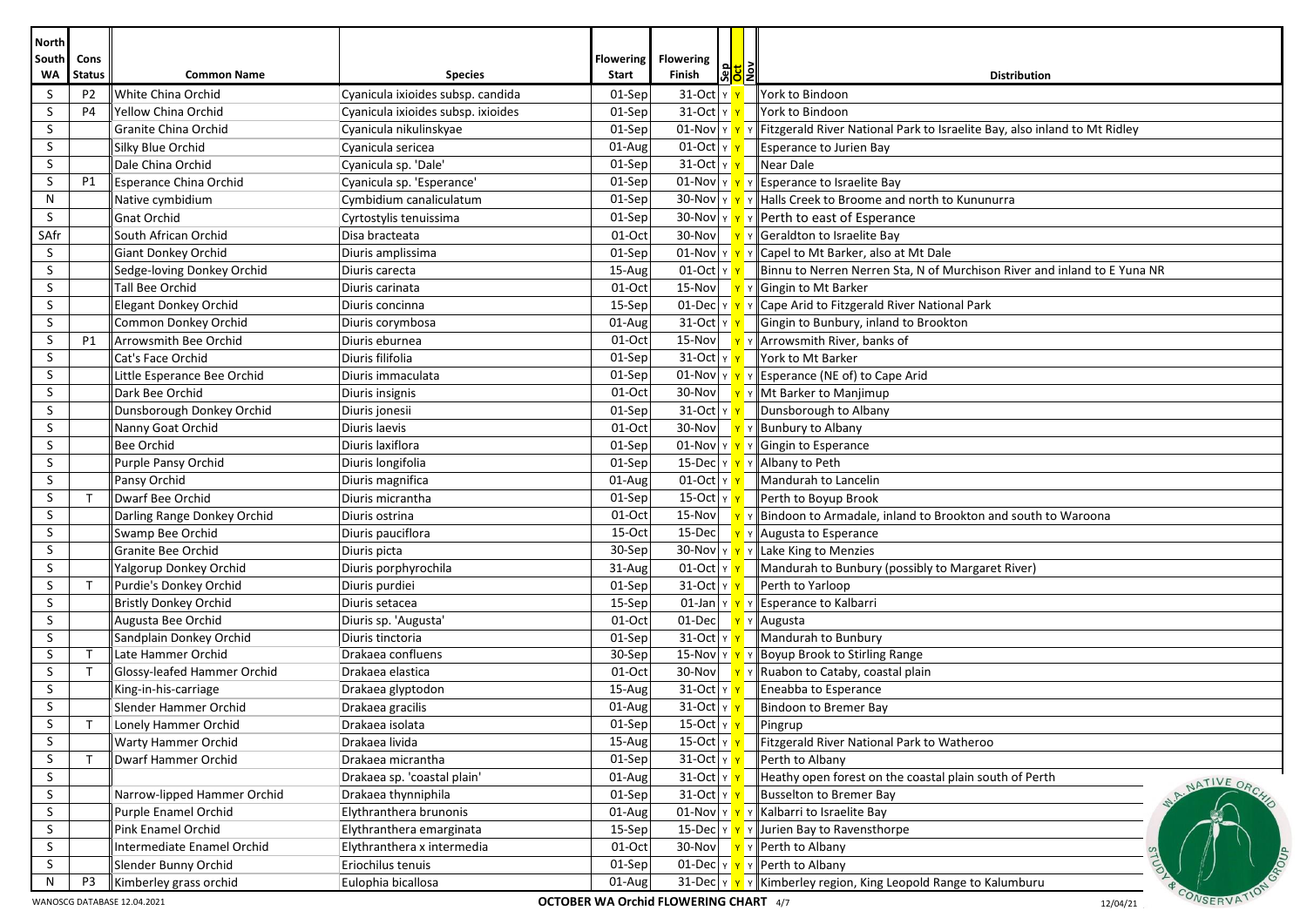| <b>North</b>              |                       |                                                        |                                      |                           |                                                            |              |                                                                                                                      |
|---------------------------|-----------------------|--------------------------------------------------------|--------------------------------------|---------------------------|------------------------------------------------------------|--------------|----------------------------------------------------------------------------------------------------------------------|
| <b>South</b><br><b>WA</b> | Cons<br><b>Status</b> | <b>Common Name</b>                                     | <b>Species</b>                       | <b>Flowering</b><br>Start | <b>Flowering</b><br>န <mark>္တူဒု</mark> န္<br>Finish      |              | <b>Distribution</b>                                                                                                  |
| S                         |                       | Rabbit Orchid                                          | Leptoceras menziesii                 | 01-Sep                    |                                                            |              | 01-Nov $\ v\ $ $\ v\ $ Geraldton (North of) to Israelite Bay                                                         |
| S                         |                       | <b>Rattle Beaks</b>                                    | Lyperanthus serratus                 | 01-Sep                    | 31-Oct Y Y                                                 |              | Perth to Israelite Bay                                                                                               |
| S                         |                       | White Mignonette Orchid                                | Microtis alba                        | $01-Oct$                  |                                                            |              | 15-Jan   <u>Y</u> Y Dongara to Israelite Bay                                                                         |
| S                         |                       | Swamp Mignonette Orchid                                | Microtis atrata                      | 01-Sep                    |                                                            |              | 30-Nov $\mathbf{v} \times \mathbf{v}$ Y Jurien Bay to Israelite Bay                                                  |
| S                         |                       | Cupped Mignonette Orchid                               | Microtis cupularis                   | 01-Sep                    |                                                            |              | 30-Nov $\sqrt{\mathbf{v} \cdot \mathbf{v}}$ $\sqrt{\mathbf{P}(\mathbf{P})}$ Perth to Thomas River, east of Esperance |
| S                         |                       | Slender Mignonette Orchid                              | Microtis eremaea                     | 31-Aug                    | 31-Oct  γ <mark>γ</mark>                                   |              | Balladonia to Cue                                                                                                    |
| S                         |                       | Desert Mignonette Orchid                               | Microtis eremicola                   | 01-Sep                    | 31-Oct γ <mark>γ</mark>                                    |              | Hyden to Balladonia                                                                                                  |
| S                         |                       | Granite Mignonette Orchid                              | Microtis graniticola                 | 01-Sep                    |                                                            |              | 01-Nov $\mathbf{v}$ $\mathbf{v}$ $\mathbf{v}$ Mullewa to Balladonia                                                  |
| S                         |                       | Dense Mignonette Orchid                                | Microtis media subsp. densiflora     | 01-Oct                    | $31$ -Jan                                                  |              | <mark>Y</mark> Y Perth to Albany                                                                                     |
| S                         |                       | Common Mignonette Orchid                               | Microtis media subsp. media          | 30-Aug                    |                                                            |              | 31-Jan $\mathbf{v} \times \mathbf{v}$ Y Shark Bay to Eyre                                                            |
| S                         |                       | Dark Mignonette Orchid                                 | Microtis orbicularis                 | 31-Aug                    |                                                            |              | 31-Dec $\ v\ $ $\ v\ $ Dongara to Cape le Grand, east of Esperance                                                   |
| S                         | P <sub>2</sub>        | Alcock's Duck Orchid                                   | Paracaleana alcockii                 | 15-Sep                    | 15-Oct  γ <mark>γ</mark>                                   |              | Murchison River (North of)                                                                                           |
| S                         |                       | Brockman's Duck Orchid                                 | Paracaleana brockmanii               | 15-Oct                    |                                                            |              | 15-Jan $\mathbf{v}$ $\mathbf{v}$ Perth to Albany                                                                     |
| S                         |                       | Little Duck Orchid                                     | Paracaleana disjuncta                | 01-Oct                    | $01$ -Dec                                                  |              | V v Margaret River to Israelite Bay                                                                                  |
| S                         | $\mathsf{T}$          | Sandplain Duck Orchid                                  | Paracaleana dixonii                  | 31-Oct                    | 01-Dec                                                     |              | $\mathbf{v}$ Y Moore River National Park to Dongara                                                                  |
| S                         | P <sub>2</sub>        | Darling Range Duck Orchid                              | Paracaleana ferricola                | 30-Sep                    |                                                            |              | 15-Nov Y Y Y Darling Range (above Kelmscott)                                                                         |
| S                         | P1                    | Slender-leafed Duck Orchid                             | Paracaleana gracilicordata           | $15-Oct$                  | 30-Nov                                                     | YY           | Waroona to Brookton Hwy                                                                                              |
| S                         | P1                    | <b>Granite Duck Orchid</b>                             | Paracaleana granitica                | $15-Oct$                  | 30-Nov                                                     |              | V   Armadale (South of)                                                                                              |
| S                         |                       | Hort's Duck Orchid                                     | Paracaleana hortiorum                | 01-Sep                    | 31-Oct Y Y                                                 |              | Perth to Albany                                                                                                      |
| S                         |                       | Midget Duck Orchid                                     | Paracaleana Iyonsii                  | 30-Sep                    |                                                            |              | 30-Nov Y Y Y Murchison River (North of) to Southern Cross                                                            |
| S                         |                       | Flying Duck Orchid                                     | Paracaleana nigrita                  | 01-Aug                    | $31$ -Oct $y$ $y$                                          |              | Eneabba to Esperance                                                                                                 |
| S                         | P <sub>2</sub>        | <b>Esperance Duck Orchid</b>                           | Paracaleana parvula                  | 01-Oct                    |                                                            |              | 30-Nov<br><u>v</u> v Condingup to Israelite Bay                                                                      |
| S                         |                       | Broad-billed Duck Orchid                               | Paracaleana triens                   | 01-Sep                    | 31-Oct $\frac{1}{x}$                                       |              | Wongan Hills to esperance, scattered populations                                                                     |
| S                         |                       | Blue Fairy Orchid                                      | Pheladenia deformis                  | 31-May                    | $31$ -Oct $ y $                                            |              | Murchison River to Israelite bay                                                                                     |
| S                         |                       | Limestone Leek Orchid                                  | Prasophyllum calcicola               | 01-Sep                    | $31$ -Oct $y$ $y$                                          |              | Zuytdorf Cliffs to Israelite Bay, coastal areas                                                                      |
| S                         |                       | <b>Hooded Leek Orchid</b>                              | Prasophyllum cucullatum              | 15-Sep                    | $31$ -Oct $\vert$ Y $\vert$                                |              | Margaret River to Israelite Bay                                                                                      |
| S                         |                       | Darling Scarp Leek Orchid                              | Prasophyllum cuneatum                | 15-Sep                    | 31-Oct Y                                                   |              | Greenmount to Armadale, Darling Scarp                                                                                |
| S                         |                       | Pouched Leek Orchid                                    | Prasophyllum cyphochilum             | 01-Sep                    | 31-Oct Y                                                   |              | Kalbarri to Israelite Bay                                                                                            |
| S                         |                       | Swamp Leek Orchid                                      | Prasophyllum drummondii              | 01-Oct                    | 31-Decl<br>$\mathbf{Y}$                                    |              | v Three Springs to Israelite bay                                                                                     |
| S                         |                       | Tall Leek Orchid                                       | Prasophyllum elatum                  | 15-Aug                    |                                                            |              | $\boxed{01\text{-Nov}}$ $\boxed{Y}$ $\boxed{Y}$ Kalbarri to Israelite Bay                                            |
| S                         |                       | Humped Leek Orchid                                     | Prasophyllum gibbosum                | 30-Sep                    |                                                            |              | 15-Jan $\mathbf{v}$ $\mathbf{v}$ $\mathbf{v}$ Bunbury to Esperance                                                   |
| S                         |                       | Bronze Leek Orchid                                     | Prasophyllum giganteum               | 30-Sep                    |                                                            |              | 15-Nov $\mathbf{v}$ $\mathbf{v}$ $\mathbf{v}$ Kalbarri to Israelite Bay                                              |
| S                         |                       | Little Laughing Leek Orchid                            | Prasophyllum gracile                 | $01$ -Jul                 | 31-Oct  γ <mark>γ</mark>                                   |              | Shark Bay to Eyre                                                                                                    |
| S                         |                       | Yawning Leek Orchid                                    | Prasophyllum hians                   | 31-Aug                    |                                                            |              | 15-Nov $\mathbf{v} \times \mathbf{v}$ Y Dongara to Israelite Bay                                                     |
| S                         |                       | Laughing Leek Orchid                                   | Prasophyllum macrostachyum           | $15-$ Sep                 |                                                            |              | 31-Jan $\ v\ $ $\ v\ $ Dongara to Cape le Grand                                                                      |
| S                         |                       | Inland Leek Orchid                                     | Prasophyllum macrotys                | 01-Aug                    | 31-Oct Y Y                                                 |              | Kalbarri to Lake King                                                                                                |
| $\sf S$                   |                       | Fragrant Leek Orchid                                   | Prasophyllum odoratissimum           | 30-Sep                    |                                                            |              | 15-Nov $\ v\ $ $\ v\ $ Augusta to Toolinna Cove, coastal areas, also near Balladonia                                 |
| S                         |                       | Little Leek Orchid                                     | Prasophyllum ovale                   | 01-Sep                    | 31-Oct Y Y                                                 |              | New Norcia to Mt Barker                                                                                              |
| S                         | <b>P1</b>             | Pauline's Laughing Leek Orchid                         | Prasophyllum paulinae                | $15-Sep$                  | 30-Oct $y \rightarrow y$                                   |              | Albany to Two Peoples Bay                                                                                            |
| S                         |                       | Dainty Leek Orchid                                     | Prasophyllum plumiforme              | 01-Sep                    |                                                            |              | 01-Nov $\mathbf{v}$ $\mathbf{v}$ $\mathbf{v}$ Kalbarri to Israelite Bay<br>NATIVE ORC                                |
| S                         |                       | King Leek Orchid                                       | Prasophyllum regium                  | 15-Oct                    | 31-Dec                                                     |              | Y r Perth to Albany                                                                                                  |
| S                         |                       | Frilled Leek Orchid                                    | Prasophyllum sargentii               | 15-Aug                    | $01$ -Oct $\gamma$                                         |              | Kalbarri to Israelite Bay                                                                                            |
| S.                        |                       | Crowded Leek Orchid                                    | Prasophyllum sp. 'crowded'           | $01$ -Aug                 | 15-Oct Y Y                                                 |              | Perth to Ravensthorpe                                                                                                |
| S.                        |                       | Dwarf Leek Orchid                                      | Prasophyllum sp. 'dwarf'             | $01-Sep$                  | 15-Oct Y 1                                                 |              | North of Stirling Ranges                                                                                             |
| S                         |                       | Eastern Wheatbelt Leek Orchid                          | Prasophyllum sp. 'Eastern wheatbelt' | $01-Sep$                  | 15-Oct Y N                                                 |              | Hyden to Lake King                                                                                                   |
| S                         |                       | South Coast Leek Orchid<br>WANOSCG DATABASE 12.04.2021 | Prasophyllum sp. 'south coast'       | $30-Sep$                  | 15-Dec Y Y<br><b>OCTOBER WA Orchid FLOWERING CHART</b> 5/7 | $\mathsf{Y}$ | Broke Inlet to Israelite Bay<br>CONSERVA<br>12/04/21                                                                 |

WANOSCG DATABASE 12.04.2021 **CORPORT WA ORTOBER WA ORCHID FLOWERING CHART** 5/7 12/04/21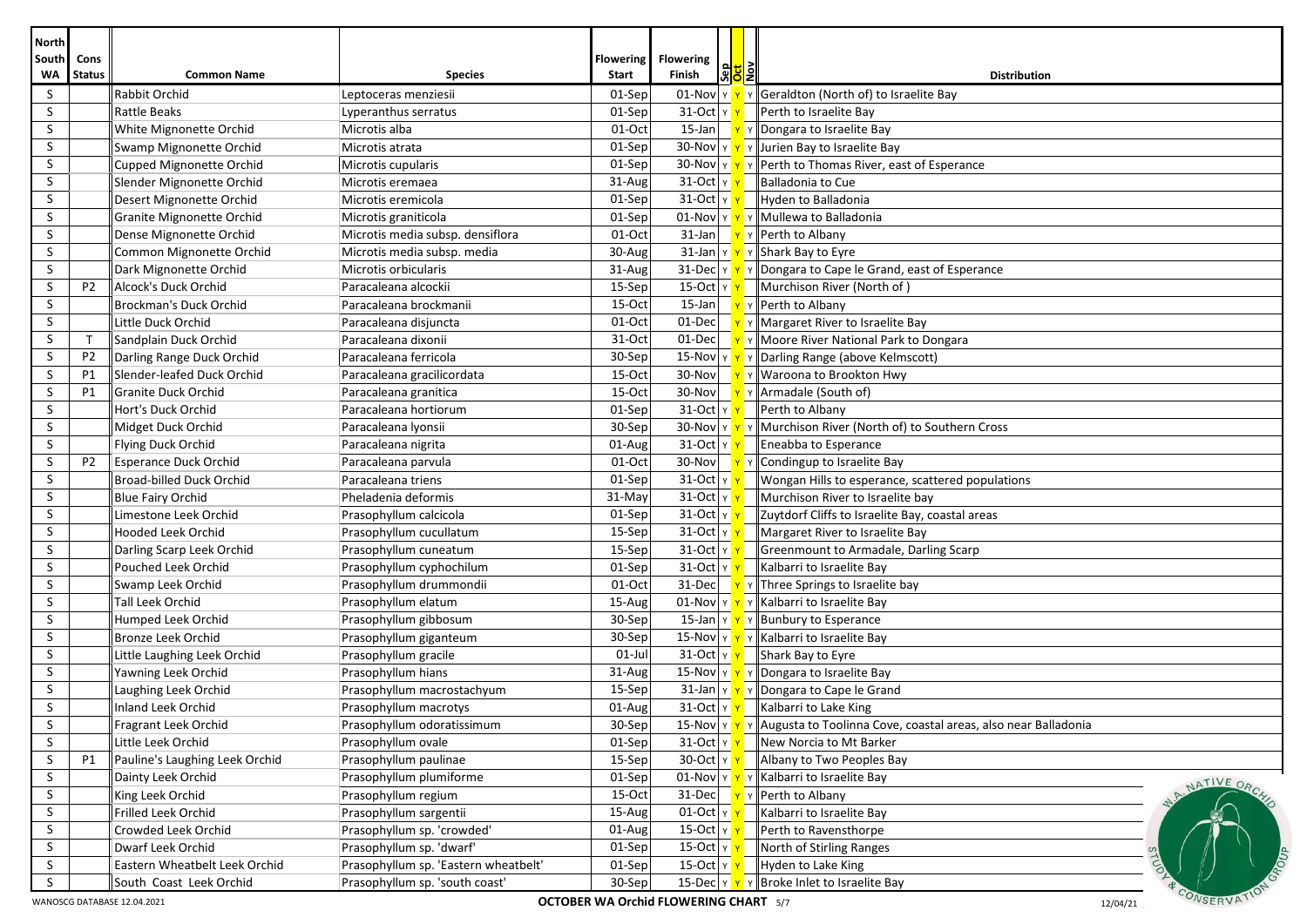| <b>North</b> |                                                                                                           |                                                               |                                 |                  |                                |                    |                                                                                           |  |  |  |
|--------------|-----------------------------------------------------------------------------------------------------------|---------------------------------------------------------------|---------------------------------|------------------|--------------------------------|--------------------|-------------------------------------------------------------------------------------------|--|--|--|
| South        | Cons                                                                                                      |                                                               |                                 | <b>Flowering</b> | <b>Flowering</b>               | <mark>ଅ</mark> ଧି∥ |                                                                                           |  |  |  |
| WA           | <b>Status</b>                                                                                             | <b>Common Name</b>                                            | <b>Species</b>                  | Start            | Finish                         |                    | <b>Distribution</b>                                                                       |  |  |  |
| S            |                                                                                                           | Striped Leek Orchid                                           | Prasophyllum sp. 'striped'      | 15-Sep           | $01$ -Nov Y                    |                    | Perth to Busselton                                                                        |  |  |  |
| S<br>S       |                                                                                                           | Dark Leek Orchid                                              | Prasophyllum triangulare        | 01-Sep           | 31-Oct $ v $                   |                    | Albany to Augusta                                                                         |  |  |  |
|              |                                                                                                           | Helena River Snail Orchid                                     | Pterostylis angulata            | 21-Aug           | 30-Oct $y$                     |                    | W of York to Waroona; in seasonally moist areas on slopes to streams and winter wet flats |  |  |  |
| S<br>S       |                                                                                                           | Hairy Rufous Greenhood                                        | Pterostylis ciliata             | 15-Sep           |                                |                    | 15-Nov $\mathbf{v}$ $\mathbf{v}$ $\mathbf{v}$ Beverley to Esperance                       |  |  |  |
| S            |                                                                                                           | Slender Snail Orchid                                          | Pterostylis crispula            | $01$ -Jul        | $01$ -Oct $\vert \vee \vert$   |                    | Perth to Albany, inland in higher rainfall areas with disjunct population at Banks Rock   |  |  |  |
| S            | P1                                                                                                        | <b>Elegant Rufous Greenhood</b>                               | Pterostylis elegantissima       | 15-Oct<br>15-Sep | $31$ -Oct $y$ $y$              |                    | 30-Nov   Y Y Goomallin to Salmon Gums<br>Kulin to Mollerin                                |  |  |  |
| S            |                                                                                                           | Salt Lake Rufous Greehood<br><b>Exserted Rufous Greenhood</b> | Pterostylis eremaea             | 31-Aug           | $31$ -Oct $ y $                |                    | Eneabba to Hyden                                                                          |  |  |  |
|              |                                                                                                           |                                                               | Pterostylis exserta             |                  |                                |                    |                                                                                           |  |  |  |
| S            | P <sub>2</sub>                                                                                            | <b>Tuart Rufous Greenhood</b>                                 | Pterostylis frenchii            | 31-Oct           | 01-Dec                         |                    | Mandurah to Capel                                                                         |  |  |  |
| S            | P <sub>2</sub>                                                                                            | Sooty Rufous Greenhood                                        | Pterostylis fuliginosa          | 30-Sep           | $31$ -Oct $ v $                |                    | <b>Peak Charles</b>                                                                       |  |  |  |
| S            |                                                                                                           | Clubbed Snail Orchid                                          | Pterostylis glebosa             | 15-Aug           |                                |                    | 30-Nov $\mathbf{v}$ $\mathbf{v}$ $\mathbf{v}$ Fneabba to Walpole                          |  |  |  |
| S            |                                                                                                           | Long Sepaled Snail Orchid                                     | Pterostylis gracillima          | 15-Aug           | $01$ -Oct $ y $                |                    | Denmark to Windy Harbour                                                                  |  |  |  |
| S            | P1                                                                                                        | <b>Elusive Rufous Greenhood</b>                               | Pterostylis hadra               | 07-Oct           | $22-Oct$                       |                    | Pootenup area                                                                             |  |  |  |
| S            | P <sub>2</sub>                                                                                            | Herberle's Bird Orchid                                        | Pterostylis heberlei            | 15-Aug           | $\overline{15}$ -Oct $\vert$ Y |                    | Gull Rock to Denmark                                                                      |  |  |  |
| S            |                                                                                                           | Insect-lipped Rufous Greenhood                                | Pterostylis insectifera         | 30-Sep           |                                |                    | 30-Nov $\ v\ $ $\ v\ $ Between Karroun Hill, Ravensthorpe and Norseman                    |  |  |  |
| S            |                                                                                                           | Karri Snail Orchid                                            | Pterostylis karri               | 01-Aug           |                                |                    | 01-Nov $\mathbf{v}$ $\mathbf{v}$ $\mathbf{v}$ Margaret River to Walpole                   |  |  |  |
| S            |                                                                                                           | Ravensthorpe Rufous Greenhood                                 | Pterostylis leptochila          | 30-Sep           |                                |                    | 30-Nov $\mathbf{v}$ $\mathbf{v}$ $\mathbf{v}$ P Ongerup to Munglinup                      |  |  |  |
| S            |                                                                                                           | Muirs Highway Bird Orchid                                     | Pterostylis longicornis         | 30-Sep           | $31$ -Oct $ v $                |                    | Tone river and along Muirs Hwy                                                            |  |  |  |
| S            | P1                                                                                                        | Large-hooded Rufous Greenhood                                 | Pterostylis macrocalymma        | 15-Aug           | $15$ -Oct $ y $                |                    | Galena Bridge on the Murchison River to Kalbarri                                          |  |  |  |
| S            |                                                                                                           | Slender Rufous Greenhood                                      | Pterostylis macrosceles         | 01-Sep           | 31-Oct $ y $                   |                    | Goomalling to Coolgardie                                                                  |  |  |  |
| S            |                                                                                                           | Small Rosette Snail Orchid                                    | Pterostylis microphylla         | 01-Aug           | $31-Oct$ Y                     |                    | Augusta to Albany                                                                         |  |  |  |
| S            |                                                                                                           | Midget Greenhood                                              | Pterostylis mutica              | 15-Jul           | $15$ -Oct $y$ $\overline{Y}$   |                    | Wongan Hills to the SA border                                                             |  |  |  |
| S            |                                                                                                           | Ruddy Hood                                                    | Pterostylis perculta            | $15-$ Sep        |                                |                    | 15-Nov $\ v\ $ $\ v\ $ Stirling Range to Thomas River east of Esperance                   |  |  |  |
| S            |                                                                                                           | <b>Painted Rufous Greenhood</b>                               | Pterostylis picta               | 15-Sep           |                                |                    | 15-Dec $\ v\ $ $\ v\ $ Between Moora, Woodanilling and Esperance                          |  |  |  |
| S            |                                                                                                           | <b>Tall Snail Orchid</b>                                      | Pterostylis pyramidalis         | 15-Aug           | 15-Oct $\vert$ Y               |                    | Perth to Walpole                                                                          |  |  |  |
| S            |                                                                                                           | Jug Orchid                                                    | Pterostylis recurva             | 01-Aug           | 15-Oct $ y $                   |                    | Geraldton to Israelite Bay                                                                |  |  |  |
| S            |                                                                                                           | <b>Rufous Greenhood</b>                                       | Pterostylis roensis             | 15-Sep           |                                |                    | 30-Nov $\mathbf{v} \times \mathbf{v}$ $\mathbf{v}$ Mt Jackson to Balladonia               |  |  |  |
| S            |                                                                                                           | Frog Greenhood                                                | Pterostylis sargentii           | $01$ -Jul        | $31$ -Oct $ y $                |                    | Nerren Nerren Station to Israelite Bay                                                    |  |  |  |
| S            |                                                                                                           | Granite Bird Orchid                                           | Pterostylis saxosa              | 30-Sep           |                                |                    | 01-Nov $\mathbf{v}$ $\mathbf{v}$ $\mathbf{v}$ Albany to Shannon                           |  |  |  |
| S            |                                                                                                           | Late Bird Orchid                                              | Pterostylis serotina            | 31-Oct           | 30-Nov                         |                    | <b>Y</b> Y Albany, Dardanup to Augusta                                                    |  |  |  |
| S            |                                                                                                           | Sinuous Bird Orchid                                           | Pterostylis sigmoidea           | 30-Sep           | $31$ -Oct $y$ $y$              |                    | Dardanup to Augusta                                                                       |  |  |  |
| S            |                                                                                                           | <b>Bloated Bird Orchid</b>                                    | Pterostylis sp. 'bloated'       | 01-Oct           |                                |                    | 30-Nov $\mathbf{v} \times \mathbf{A}$ $\mathbf{v}$ $\mathbf{A}$ Augusta to Mt Barker      |  |  |  |
| S            |                                                                                                           | <b>Bloated Snail Orchid</b>                                   | Pterostylis sp. 'bloated snail' | 15-Aug           | $01$ -Oct $y$ $\gamma$         |                    | Perth to Margaret River                                                                   |  |  |  |
| S            |                                                                                                           | Boyup Bird Orchid                                             | Pterostylis sp. 'Boyup'         | 01-Sep           | $31-Oct$ Y                     |                    | Augusta to Tenterden                                                                      |  |  |  |
| S            |                                                                                                           | Chocolate Flowered Rufous Greenhood                           | Pterostylis sp. 'chocolate'     | 15-Sep           | $15$ -Oct $ v $                |                    | Karonie area                                                                              |  |  |  |
| S            |                                                                                                           | Fawn Rufous Greenhood                                         | Pterostylis sp. 'large fawn'    | 15-Sep           | 31-Oct Y                       |                    | Karonie area                                                                              |  |  |  |
| $\sf S$      |                                                                                                           | Kalbarri Rufous Greenhood                                     | Pterostylis sp. 'Murchison      | $15-Aug$         | $15$ -Oct $\vert$ Y $\vert$    |                    | Kalbarri to Shark Bay                                                                     |  |  |  |
| S            |                                                                                                           | Nullabor Rufous Greenhood                                     | Pterostylis sp. 'Nullarbor'     | $01-Sep$         | $31$ -Oct $ y $                |                    | Sparsely shrubby plains on limestone between Nundroo SA and Eyre WA                       |  |  |  |
| S            |                                                                                                           | Caldyanup Snail Orchid                                        | Pterostylis sp. 'robust'        | 01-Sep           | $31$ -Oct $ y $                |                    | Walpole, Augusta to Manjimup                                                              |  |  |  |
| S.           |                                                                                                           | Spoon-lipped Rufous Greenhood                                 | Pterostylis spathulata          | 15-Sep           | $31-Oct$ $y$                   |                    | Mullewa to Fitzgerald River<br>NATIVE ORC                                                 |  |  |  |
| S            |                                                                                                           | Dainty Brown Rufous Greenhood                                 | Pterostylis tryphera            | 15-Sep           | 31-Oct Y                       |                    | Kalbarri to Eyre                                                                          |  |  |  |
| S.           |                                                                                                           | <b>Bearded Bird Orchid</b>                                    | Pterostylis turfosa             | 30-Sep           | $30$ -Nov $\frac{1}{11}$ Y Y   |                    | Bunbury to East Mt Barren                                                                 |  |  |  |
| S            | P3                                                                                                        | Green Spoon-lipped Rufous Greenhood                           | Pterostylis virens              | 01-Sep           | 31-Oct $ y $                   |                    | Peak Charles to Hospital Rocks west of Menzies                                            |  |  |  |
| S.           | P1                                                                                                        | Eastern Granite Rufous Greenhood                              | Pterostylis xerampelina         | $15-$ Sep        | $31$ -Oct $ y $                |                    | Jaurdi to Salmon Gums and east to Karonie                                                 |  |  |  |
| S            | P <sub>2</sub>                                                                                            | <b>Striped Rufous Greenhood</b>                               | Pterostylis zebrina             | 15-Sep           | $31$ -Oct $ y $                |                    | Kalgarin to Mt Ridley                                                                     |  |  |  |
| S            |                                                                                                           | Pink Beaks                                                    | Pyrorchis forrestii             | 30-Oct           | 15-Dec                         |                    | Naugusta to Albany                                                                        |  |  |  |
|              | CONSERVA <sup>'</sup><br>WANOSCG DATABASE 12.04.2021<br>OCTOBER WA Orchid FLOWERING CHART 6/7<br>12/04/21 |                                                               |                                 |                  |                                |                    |                                                                                           |  |  |  |